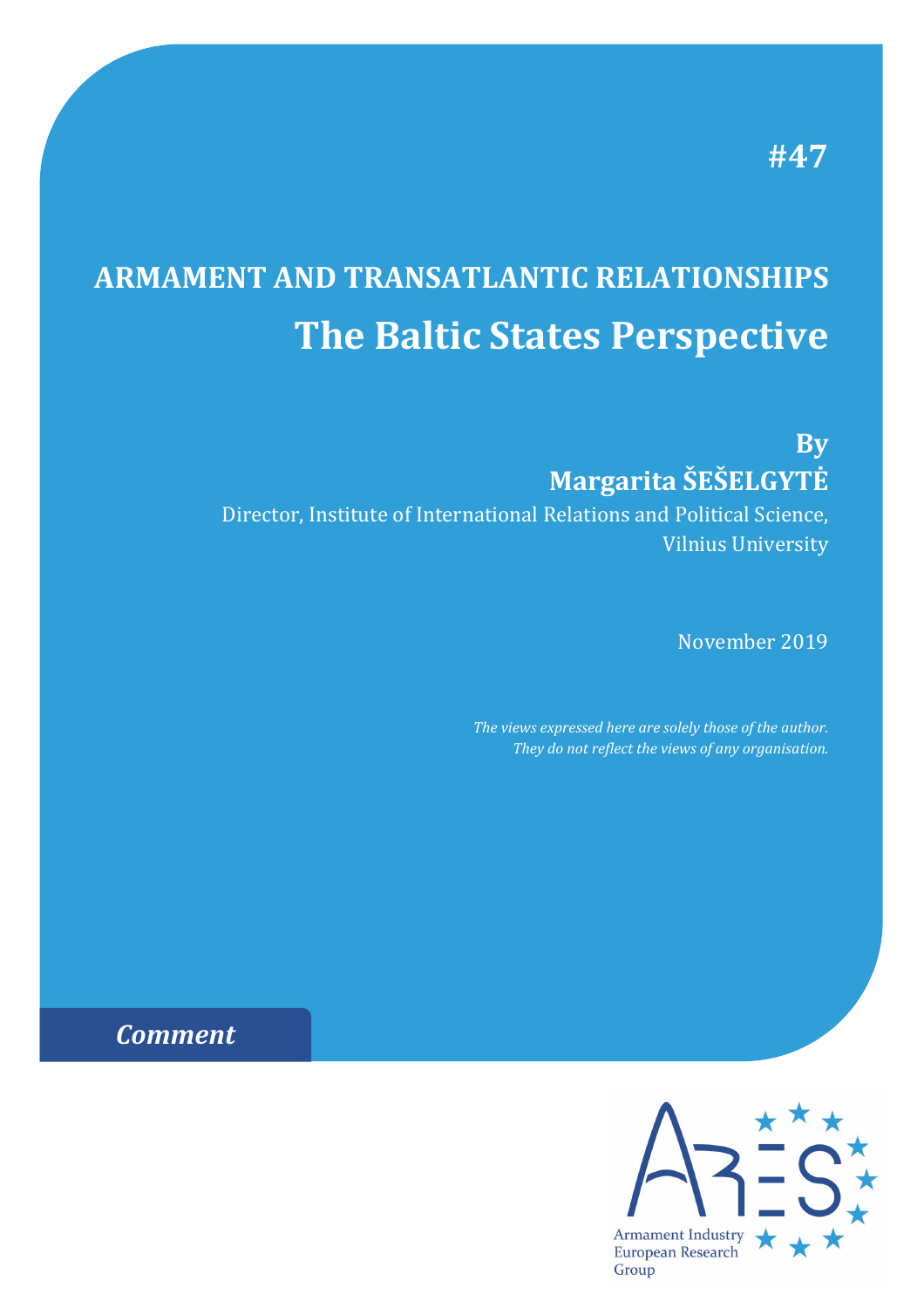#### **ABSTRACT**

This paper analyses the position of Baltic states on new European defence initiatives such as the EDF or PeSCo through the prism of their defence relations with the US. It argues that due to the unstable security environment and still prevailing military imbalance in the region which favours Russia over NATO, the transatlantic link is paramount for security in the Baltics. The growing disagreements between the partners on both sides of the Atlantic might place the Baltic states between a rock and a hard place, dissuading them from engaging further in European defence.

**Keywords**: *Baltic states, transatlantic link, European defence.*

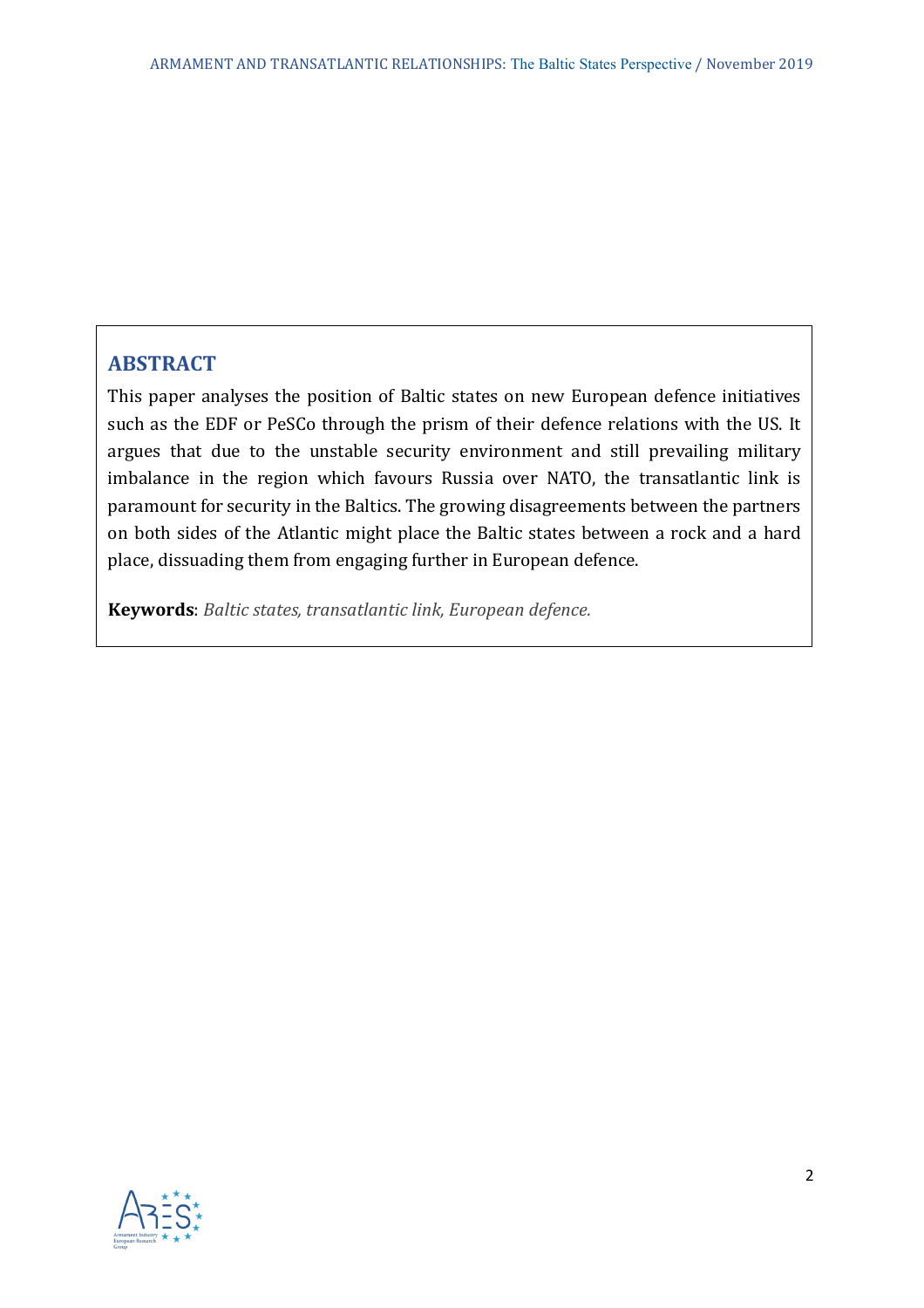#### **INTRODUCTION**

he Baltic states' position on new initiatives within the European defence such as the European Defence Fund (EDF) and the Permanent Structured Cooperation (PeSCo) are mostly driven by two lines of argumentation. The first one derives from a strong pro-Atlantist position stemming from the need to keep the US committed in security in the region. The security environment T

in the region is very much affected by Russia's aggressive behaviour and the immense military imbalance favouring Russia over NATO despite NATO's reinforcements after the occupation of Crimea. The high concentration of military capabilities in the region, the political will to use them, and the decision-making and reaction speed of the Russian armed forces make the US military power the only instrument able to ensure credible deterrence in the region either through NATO or on a bilateral basis. Former Lithuanian President Dalia rybauskaitė stressed on several occasions that the continuous presence and military equipment of the US troops is the strongest deterrence measure.[1](#page-2-0) Therefore, the US military presence in the region becomes paramount for the security of the Baltics. Kairi Talves, Chief Scientific Officer at the Estonian Ministry of Defence, observes that "European security is built on the transatlantic alliance and strong transatlantic link is the highest national security priority for Estonia". [2](#page-2-1) The same prioritisation exists in Latvia and Lithuania. The European Union (EU) is only granted a secondary role in their defence strategies. The second line of argumentation is related to the Baltic defence industry being small in size, young, niche-oriented, focused mostly on dual-use products, and essentially private.

Over the past several years, the usual scepticism of the Baltic states towards the EU Common Security and Defence Policy (CSDP) has however been replaced by pragmatism, with a certain degree of willingness to give it a chance. Yet, disagreements between the US and European allies over a number of issues including trade and international policies, and more specifically regarding the participation of third parties in PeSCo and in the EDF, are putting Baltic states between a rock and a hard place. This might bring scepticism back

<span id="page-2-1"></span><span id="page-2-0"></span><sup>&</sup>lt;sup>1</sup> The Focus of the US Is on Security of the Baltic States, President of the Republic of Lithuania, 1 September 2017, https://www.lrp.lt/en/press-centre/press-releases/the-focus-of-the-u.s.-is-on-security-of-the-baltic-states/28352 <sup>2</sup> Interview with Kairi Talves, Chief Scientific Officer, Defence Investment Department, Ministry of Defence of Estonia, 30 September 2019.

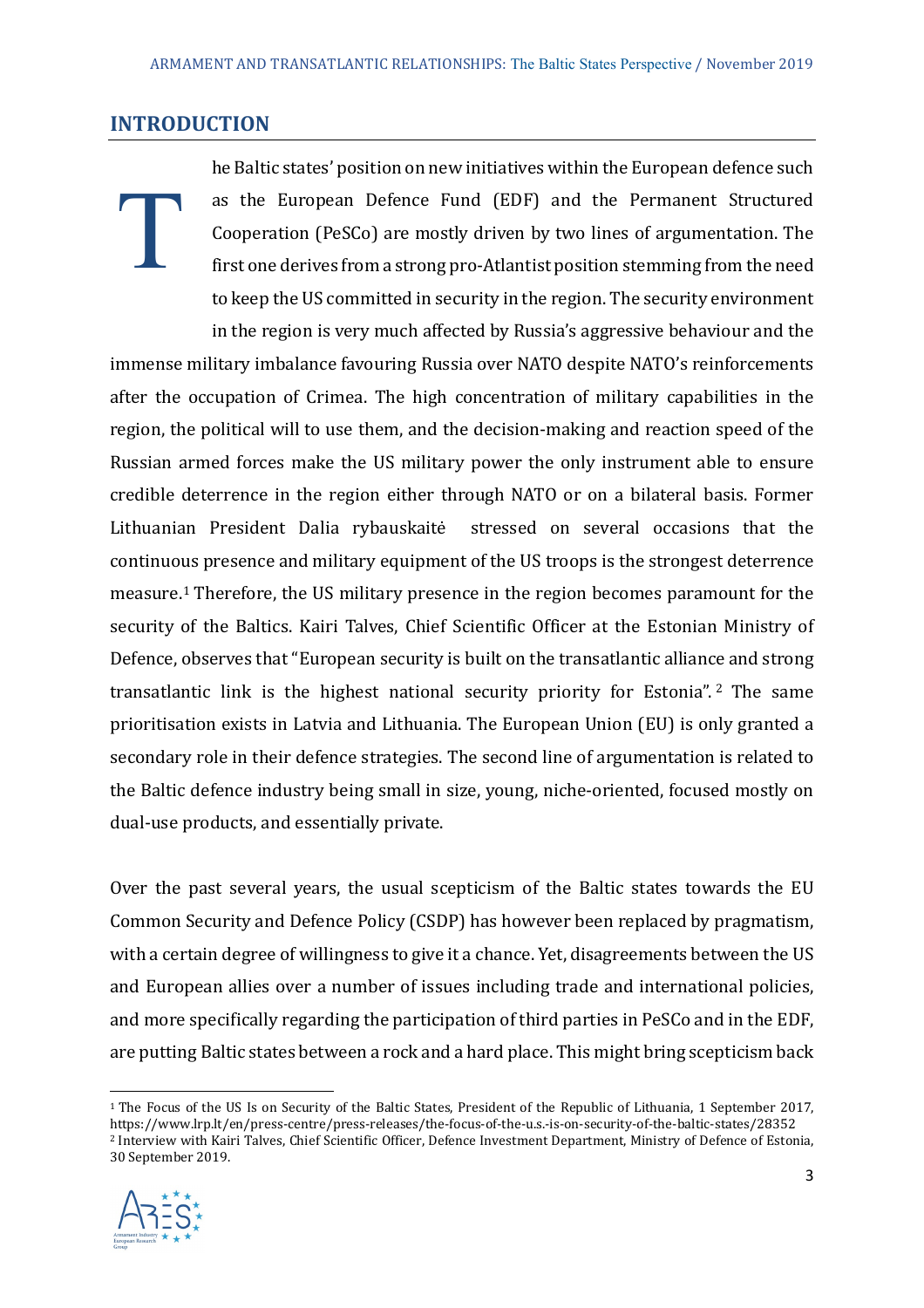to the Baltics regarding European defence which was fading over the last years and limit their participation in these initiatives.

#### **IS THERE A PLACE FOR THE US IN PESCO AND IN THE EDF?**

It might be argued that due to the changes in the international strategic environment and also to innovations within the European defence, the Baltic states saw new value added in PeSCo, in particular as a framework to develop new capabilities needed to address hybrid threats. Lithuanian Defence Minister Raimondas Karoblis has noted that"purposeful enhancement of the EU capabilities for countering cyber threats has to become the EU defence policy priority.<sup>3</sup> Therefore Lithuania eagerly jumped into the first round of PeSCo projects proposing to the Council a project on Cyber Rapid Response Teams and Mutual Assistance, which is considered an important platform to strengthen cyber capabilities both on the national and European levels. Until the disagreements between the EU and US, the EDF was seen as a positive innovation, as the opportunities to benefit from the European Commission funds in the area of defence are particularly relevant to small states with limited defence budgets. One of the Baltic states' requirements regarding the regulation of the EDF was to ensure competitive, innovative, non-discriminatory and fair distribution of money (e.g. fair competition vs. direct awards). As defence industry companies in the Baltics are mostly SMEs, they stress the need to create a favourable environment for them to benefit from EDF. Formerly, the main obstacles preventing these companies from participating in European defence projects were the lack of knowledge and experience, high administrative costs, relatively small overall profits (due to their small size), and the protectionism of big states defence industries. Another important aspiration of the Baltic states is to create opportunities to take part in PeSCo projects for non-EU members (the US, Eastern Partnership countries etc.). Since the US defence industry is not so much intertwined with the defence industries of the Baltic states, and small niche-oriented Baltic companies operating in the field of defence can flexibly "plug in" as well into many European companies, this requirement is

<span id="page-3-0"></span><sup>3</sup> Defence Minister Urges EU to Step Up Capacities Against Hybrid Threats, Lithuanian Tribune, 19 May 2017, [https://lithuaniatribune.com/defense-minister-urges-eu-to-step-up-capacities-against-hybrid](https://lithuaniatribune.com/defense-minister-urges-eu-to-step-up-capacities-against-hybrid-threats/?utm_source=rss&utm_medium=rss&utm_campaign=defense-minister-urges-eu-to-step-up-capacities-against-hybrid-threats)[threats/?utm\\_source=rss&utm\\_medium=rss&utm\\_campaign=defense-minister-urges-eu-to-step-up-capacities](https://lithuaniatribune.com/defense-minister-urges-eu-to-step-up-capacities-against-hybrid-threats/?utm_source=rss&utm_medium=rss&utm_campaign=defense-minister-urges-eu-to-step-up-capacities-against-hybrid-threats)[against-hybrid-threats](https://lithuaniatribune.com/defense-minister-urges-eu-to-step-up-capacities-against-hybrid-threats/?utm_source=rss&utm_medium=rss&utm_campaign=defense-minister-urges-eu-to-step-up-capacities-against-hybrid-threats)

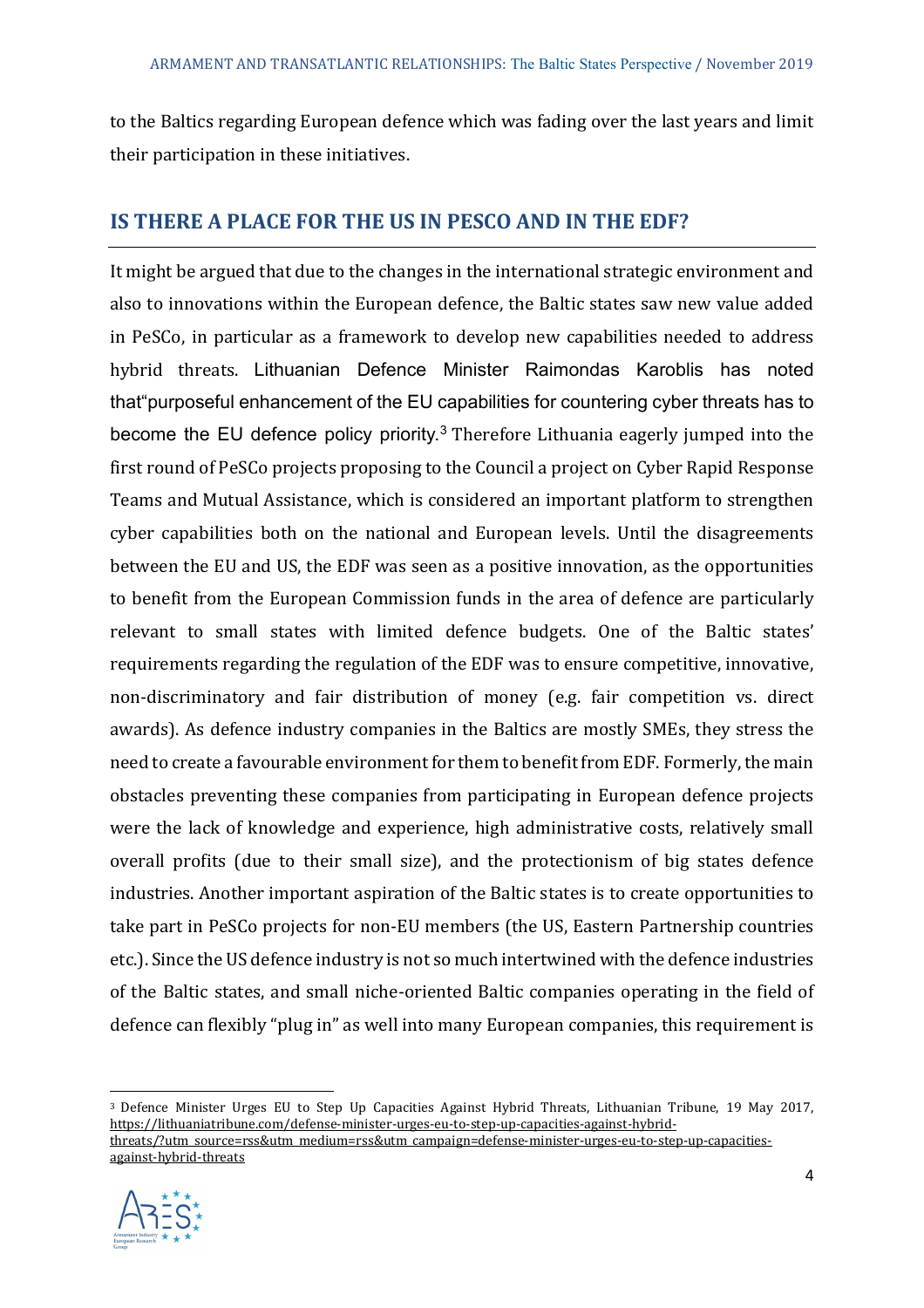driven more by political calculations.

The unstable security environment and their small size force Baltic states to judge all components of their security pillars (NATO, the US and the EU) in a complex way. The Netherlands led a military mobility project which creates a framework for the approximation of necessary legal procedures and infrastructural adjustments around Europe in order to ensure smooth and rapid movement of military reinforcements. This was considered a priority project for the Baltics, as their security depends on the rapid and smooth military reinforcements from their allies. It should be noted that military mobility is primarily perceived as a support to NATO and a framework for the US reinforcements. However, for the time being military mobility aims are scattered among a number of various formats and institutions (PeSCo, the European Defence Agency, Connecting Europe Facility member states), whereas PeSCo due to varying threat assessments in Europe and a different degree of interest in this project, has recently become rather a political forum for discussions. It might be argued that the success of this project might become a litmus test for PeSCo in general in the Baltics if it does not create added value for their security and bring back the previous scepticism towards European defence. Due to the high dependency on the US military presence in the region, Baltic states might be less willing to get involved in European defence if the disagreements between the US and Europe deepen.

#### **DEFENCE PROCUREMENT: WHICH ROAD TO CHOOSE?**

Due to limited resources, Baltic states have to rely on the "opportunity based" method guiding their defence procurements, which is driven by their limited budgets, the needs of armed forces, and availability of products for a certain price on the market. Price is often the most important criterion. A big share of defence procurement is also organised through the NATO Supply Procurement Agency (NSPA). Along with price, another important criterion to mention is political judgement. Defence acquisitions create political links with the producing states for many years and the effectiveness ofthese links is taken into consideration. Although directive 2009/81/EC setting the requirements for the fair competition is thoroughly applied in most cases, which should ensure a fair access

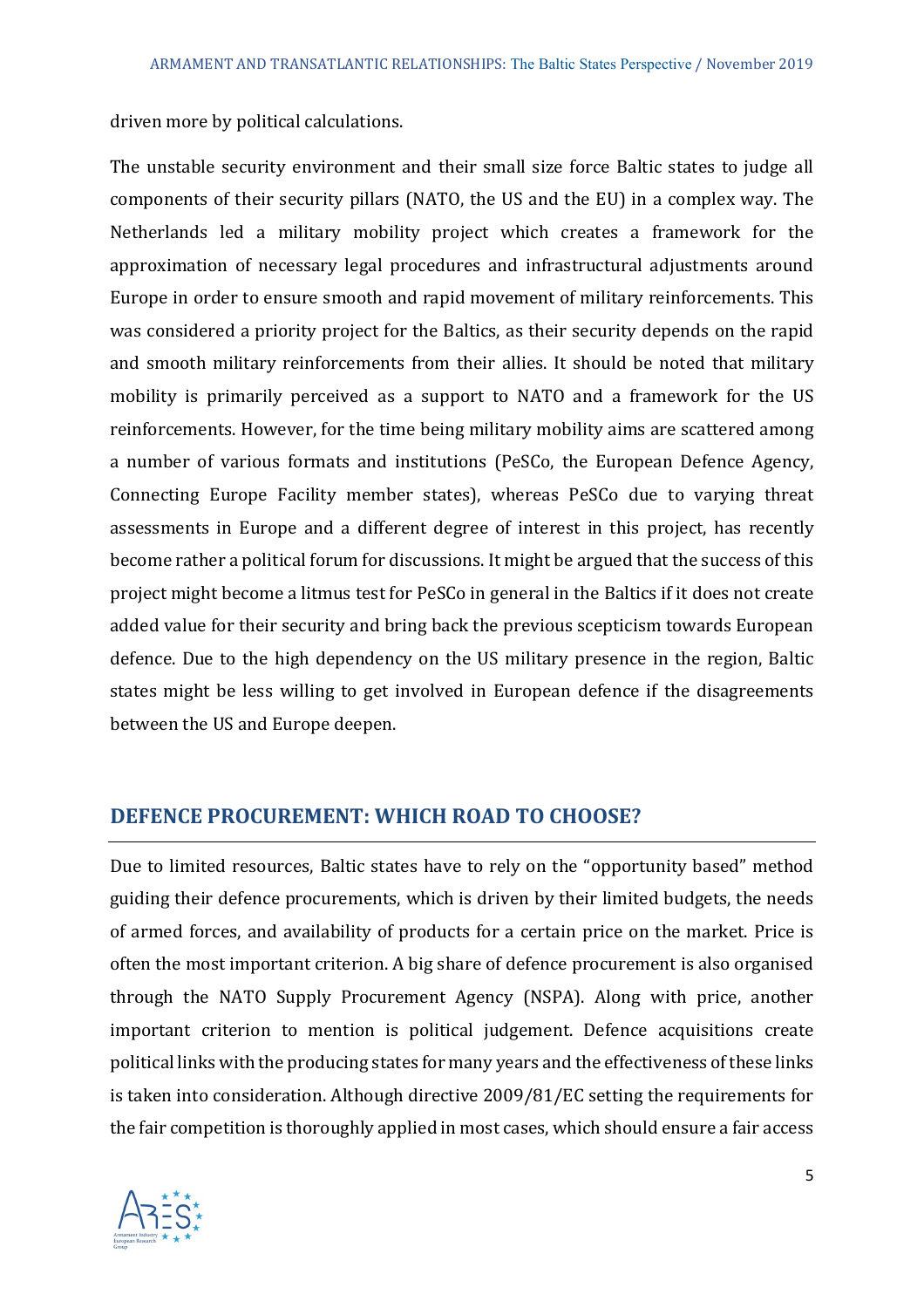to the Baltic market for European providers, it is common to find exceptions either through Art. 346 TFEU, or using other formats such as international cooperation through OCCAR. For instance, a EUR 386 million contract with the German producers ARTEC for the acquisition of 88 Boxer infantry fighting vehicles in Lithuania was organised on the basis of international cooperation through OCCAR.

The US is one of the major providers of various defence systems in Lithuania. A big share of defence acquisitions from the US are made in the framework of the US military aid. Similar trends might be observed in Latvia, where the US defence industry imports are estimated around 80-90% of the national procurements annually.[4](#page-5-0) In Estonia the picture is more diverse. The price/quality ratio of US products is one of the major factors in procurement decision-making, but at the same time political calculations are also at play. Links with US companies are considered to enhance the US commitment to the security of the region. Recent trends in defence developments in the region might signal that political calculations might play an even bigger role in the future. An article written by former Lithuanian Defence Vice-Minister Giedrimas Jeglinskas and retired General Ben Hodges urges Lithuania to use the window of opportunity and enhance trilateral (American - Lithuanian -Polish) military cooperation which might be the extension of the already signed Joint Declaration on Advancing Defence Cooperation between the US and Poland.

They call the new initiative "Plus" and argue that it could evolve in "values-based and interests-assured regional strategy, which would encompass military and defence, economic and investments, energy and environment, education, and cultural initiatives".[5](#page-5-1) Although this initiative is not formalised at the moment and could be judged more as potentially politically-oriented, aiming at a closer integration with the US and Poland in the area of defence would also set requirements for interoperability, which would involve coordination on acquisitions, and buying systems that can be plugged into the American ones. In 2018, the Latvian government had already approved a EUR 175 million Black Hawk purchase, and Lithuania is about to sign a contract for the acquisition of six Black

<span id="page-5-1"></span><sup>5</sup> Hodges B., Jeglinskas G., Kosciuszko's Legacy for the World of Tomorrow, 15 min, 20 June 2019, https://www.15min.lt/en/article/foreign-affairs/kosciuszko-s-legacy-for-the-world-of-tomorrow-529- 1162898?copied



<span id="page-5-0"></span><sup>4</sup> Interview with Elina Egle Chairwoman of the Board of Federation of Security and Defence Industries of Latvia, 7 October 2019.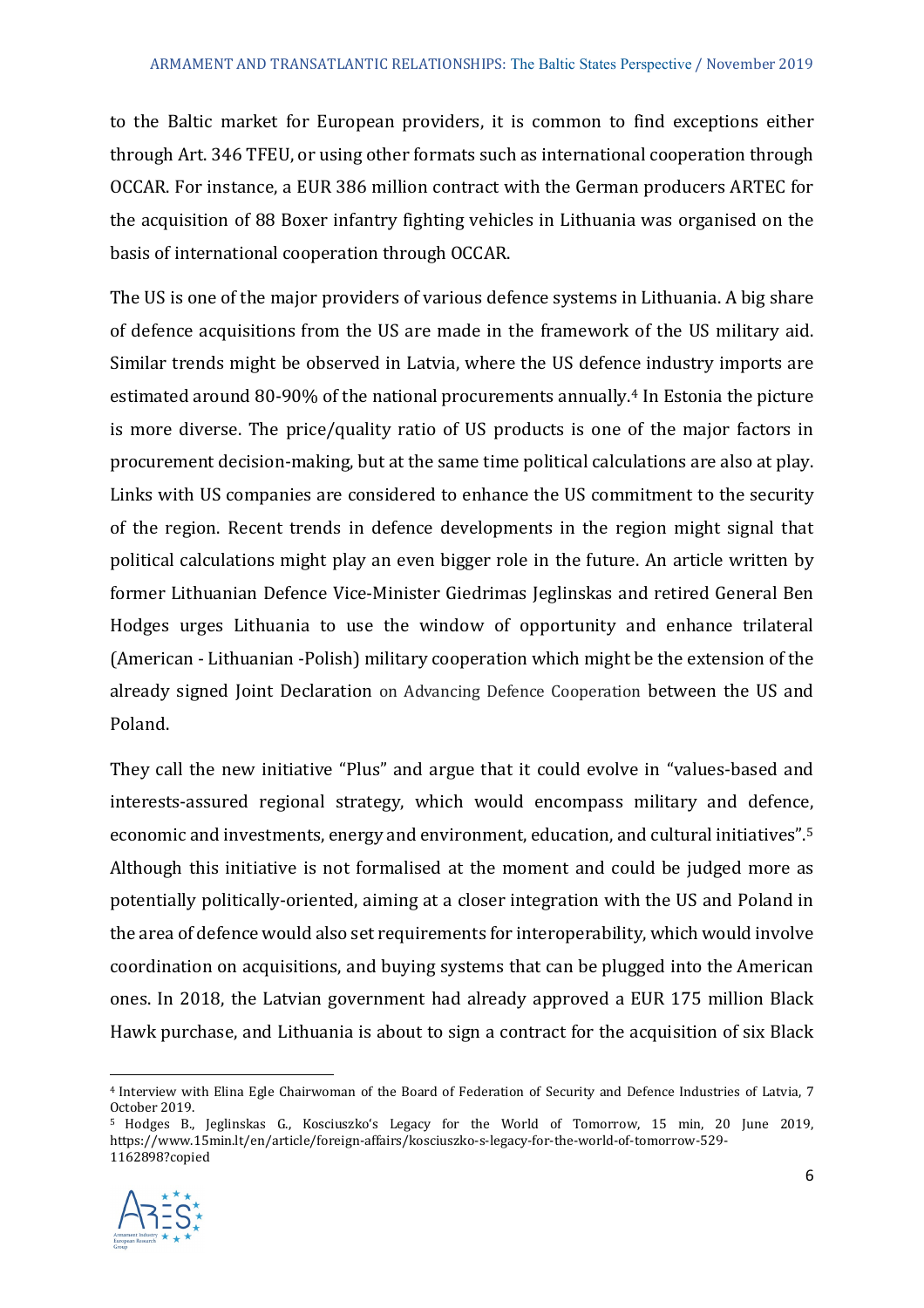Hawk helicopters for approximately EUR 300 million.

#### **CONCLUSIONS**

Strong emphasis on the US as the main security guarantee is becoming a great challenge in the face of intensifying disagreements on both sides of the Atlantic over a number of issues in international politics, defence but also trade, which might become one of the major factors in Baltic consideration to participate in PeSCo and the EDF. The fears of the US withdrawing from Europe and the consequences of Brexit have already resulted in the increased interest in additional defence cooperation formats. All three Baltic states have joined the UK Joint Expeditionary Force (JEF), and Estonia also takes part in the European Intervention Initiative (EII) led by France. Closer defence cooperation has also evolved at the regional level both in the NATO framework (Lithuania with Poland, Germany) but also outside it e.g. a Polish - Ukrainian - Lithuanian brigade. Faced with deepening disagreements between the US and Europe, Baltic states might seek closer partnerships with other European countries, possibly also within the structures of the CSDP. But due to the specificity of their security environment, it would be unlikely for the Baltic states to choose the EU over the US. Further involvement of the Baltic states in the CSDP will also depend on the general dynamics in the EU, as well as the implementation of already existing PeSCo projects. One of the major tests could become the implementation of the military mobility project. The divergent threat assessments of Eastern and Southern EU members and the unwillingness to invest in defence are serious challenges, which might hamper the success of this project. Further deliberations on the new concepts such as strategic autonomy and the European army, which might have a negative impact on the transatlantic link, might also be the reason of the return of scepticism towards the CSDP in the Baltic states.  $\blacksquare$ 

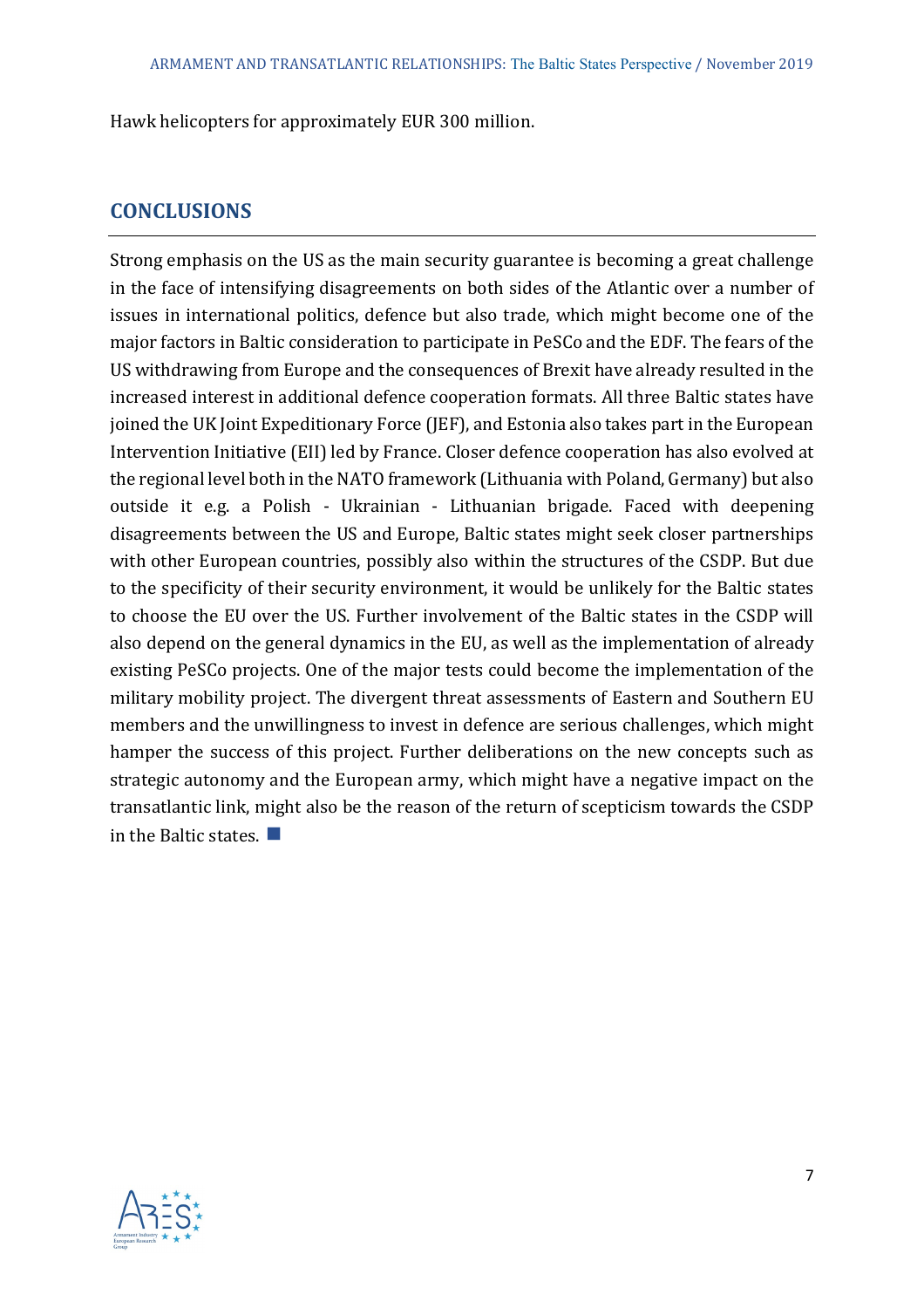#### **REFERENCES**

- 1. Defence Minister Urges EU to Step Up Capacities Against Hybrid Threats, Lithuanian Tribune, 19 May 19 2017, [https://lithuaniatribune.com/defense](https://lithuaniatribune.com/defense-minister-urges-eu-to-step-up-capacities-against-hybrid-threats/?utm_source=rss&utm_medium=rss&utm_campaign=defense-minister-urges-eu-to-step-up-capacities-against-hybrid-threats)[minister-urges-eu-to-step-up-capacities-against-hybrid](https://lithuaniatribune.com/defense-minister-urges-eu-to-step-up-capacities-against-hybrid-threats/?utm_source=rss&utm_medium=rss&utm_campaign=defense-minister-urges-eu-to-step-up-capacities-against-hybrid-threats)[threats/?utm\\_source=rss&utm\\_medium=rss&utm\\_campaign=defense-minister](https://lithuaniatribune.com/defense-minister-urges-eu-to-step-up-capacities-against-hybrid-threats/?utm_source=rss&utm_medium=rss&utm_campaign=defense-minister-urges-eu-to-step-up-capacities-against-hybrid-threats)[urges-eu-to-step-up-capacities-against-hybrid-threats](https://lithuaniatribune.com/defense-minister-urges-eu-to-step-up-capacities-against-hybrid-threats/?utm_source=rss&utm_medium=rss&utm_campaign=defense-minister-urges-eu-to-step-up-capacities-against-hybrid-threats)
- 2. The Focus of the US Is on Security of the Baltic States, President of the Republic of Lithuania, 1 September 2017, [https://www.lrp.lt/en/press-centre/press](https://www.lrp.lt/en/press-centre/press-releases/the-focus-of-the-u.s.-is-on-security-of-the-baltic-states/28352)[releases/the-focus-of-the-u.s.-is-on-security-of-the-baltic-states/28352](https://www.lrp.lt/en/press-centre/press-releases/the-focus-of-the-u.s.-is-on-security-of-the-baltic-states/28352)
- 3. Hodges B., Jeglinskas ., Kosciuszko's Legacy for the World of Tomorrow, 15 min, 20 June 2019, https://www.15min.lt/en/article/foreign-affairs/kosciuszko-slegacy-for-the-world-of-tomorrow-529-1162898?copied
- 4. Interview with Elina Egle Chairwoman of the Board of Federation of Security and Defence Industries of Latvia, 7 October 2019.
- 5. Interview with Kairi Talves, Chief Scientific Officer, Defence Investment Department, Ministry of Defence of Estonia, 30 September 2019.